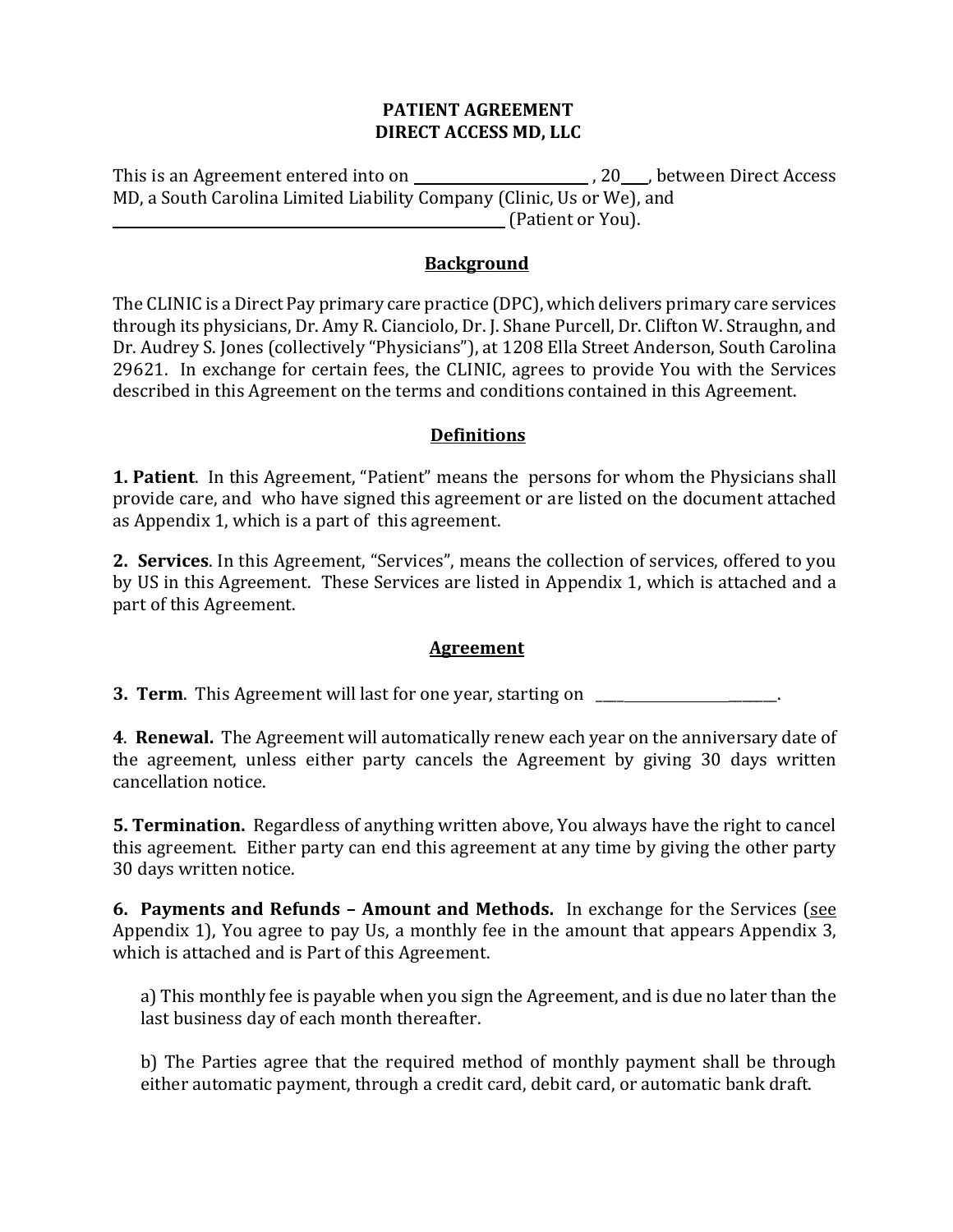c) If this Agreement is cancelled by either party before the Agreement ends, We will review and settle your account as follows:

- (i) We will refund to You the unused portion of your fees on a per diem basis; or
- (ii) If the Value of the Services you received over the term of the Agreement exceeds the amount You paid in membership fees, You shall reimburse the CLINIC in an amount equal to the difference between the value of the services received and the amount You paid in membership fees over the term of the Agreement. The Parties agree that the value of the services is equal to the CLINIC's usual and customary fee-for-service charges. A copy of these fees is available on request.

**7. Non-Participation in Insurance.** Your initials on this clause of the Agreement acknowledges the Patient's understanding that neither the CLINIC, nor its Physicians, participate in any health insurance or HMO plans or panels and have opted out of Medicare. Neither make any representations that the fees paid under this Agreement are covered by the Patient's health insurance or other third party payment plans. It is the Patient's responsibility to determine whether reimbursement is available from a *private, non-governmental* insurance plan or HSA and to submit any required billing. **\_\_\_\_\_ (Initial)** 

**8. Medicare.** This agreement acknowledges the Patient's understanding that the Physicians has opted out of Medicare, and as a result, Medicare cannot be billed for any services performed for the Patient by the Physicians. The Patient agrees not to bill Medicare or attempt to obtain Medicare reimbursement for any such services. If the Patient is eligible for Medicare, or becomes eligible during the term of this Agreement, then s/he will sign the Medicare Opt Out and Waiver Agreement attached as Appendix 4 and incorporated by reference. The Patient shall sign and renew the Medicare Opt Out and Waiver Agreement every two years, as required by law.

**\_\_\_\_\_\_ (Initial)**

**9. This Is Not Health Insurance.** Your initials on this clause of the Agreement acknowledges Your understanding that this Agreement is not an insurance plan or a substitute for health insurance. The Patient understands that this Agreement does not replace any existing or future health insurance or health plan coverage that Patient may carry. The Agreement does not include hospital services, or any services not personally provided by the CLINIC, or its employees. The Patient acknowledges that the CLINIC has advised the patient to obtain or keep in full force, health insurance that will cover the Patient for healthcare not personally delivered by the CLINIC, and for hospitalizations and catastrophic events. *[Initial]*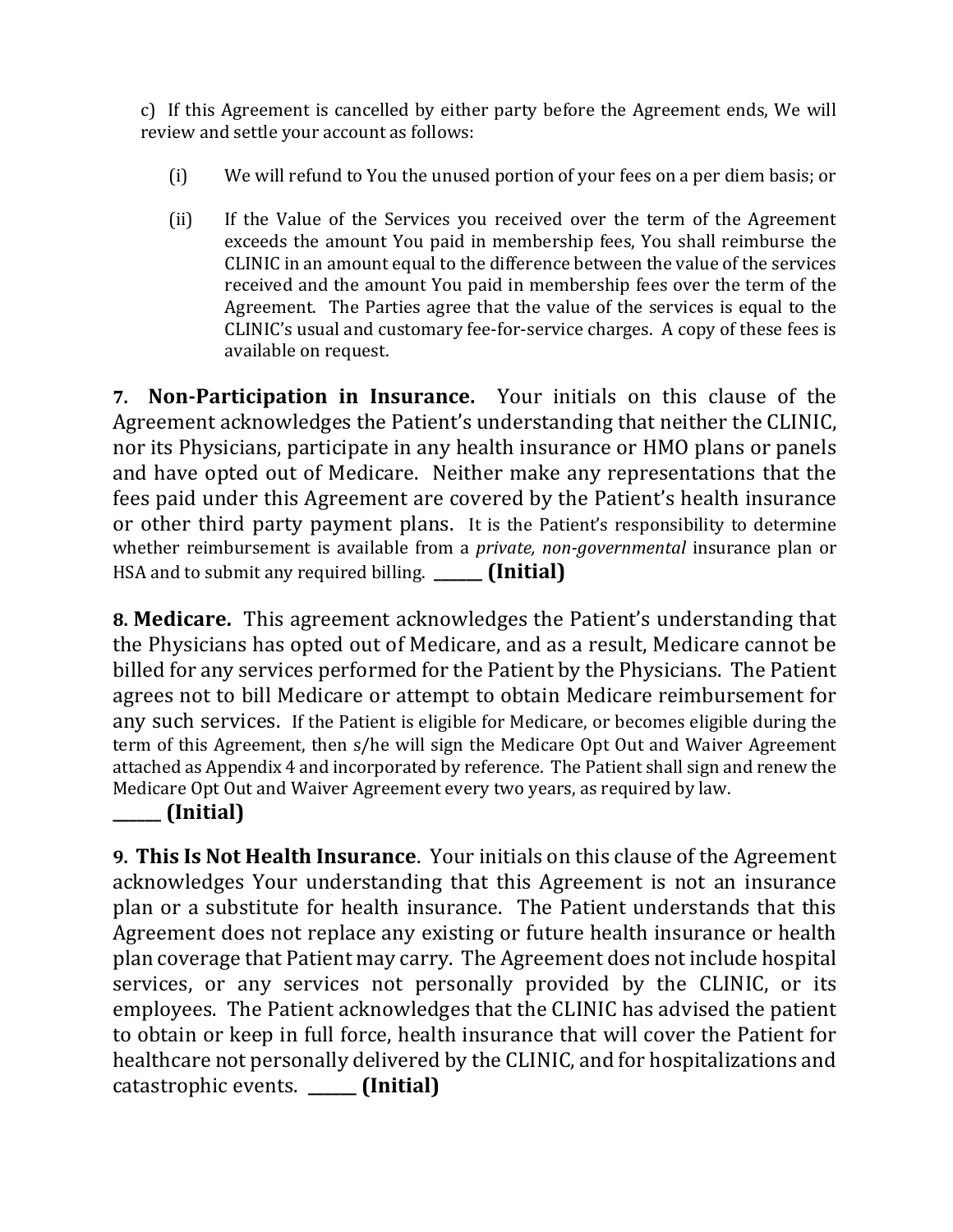**10. Communications.** The Patient acknowledges that although the CLINIC shall comply with HIPAA privacy requirements, communications with the Physicians using e-mail, facsimile, video chat, cell phone, texting, and other forms of electronic communication can never be absolutely guaranteed to be secure or confidential methods of communications. As such, Patient expressly waives the Physicians' obligation to guarantee **confidentiality with respect to the above means of communication.** Patient further acknowledges that all such communications may become a part of the medical record.

By providing an e-mail address on the attached Appendix 2, the Patient authorizes the CLINIC, and its Physicians to communicate with him/her by e-mail regarding the Patient's "protected health information" (PHI).<sup>1</sup> The Patient further acknowledges that:

- (a) E-mail is not necessarily a secure medium for sending or receiving PHI and, there is always a possibility that a third party may gain access;
- (b) Although the Physicians will make all reasonable efforts to keep e-mail communications confidential and secure, neither the CLINIC, nor the Physicians can assure or guarantee the absolute confidentiality of e-mail communications;
- (c) At the discretion of the Physicians, e-mail communications may be made a part of Patient's permanent medical record; and,
- (d) You understand and agree that e-mail is not an appropriate means of communication in an emergency, for time-sensitive problems, or for disclosing sensitive information. In an emergency, or a situation that You could reasonably expect to develop into an emergency, You understand and agree to call 911 or the nearest Emergency room, and follow the directions of **emergency personnel.**
- (e) Email Usage. If You do not receive a response to an e-mail message **within 24 hours, You agree that you will contact a CLINIC Physician** by telephone or other means.
- (f) Technical Failure. Neither the CLINIC, nor the Physicians will be liable for any loss, injury, or expense arising from a delay in responding to Patient, when that delay is caused by technical failure. Examples of technical failures (i) failures caused by an internet service provider, (ii) power outages, (iii) failure of electronic messaging software, or e-mail provider (iv) failure of the CLINIC's computers or computer network, or faulty telephone or cable data transmission, (iv) any interception of email communications by a third party which is unauthorized by the CLINIC; or  $(v)$ Patient failure to comply with the guidelines for use of e-mail described in this Agreement.

 $1$  as that term is defined in the Health Insurance Portability and Accountability Act (HIPAA) of 1996 and its implementing regulations.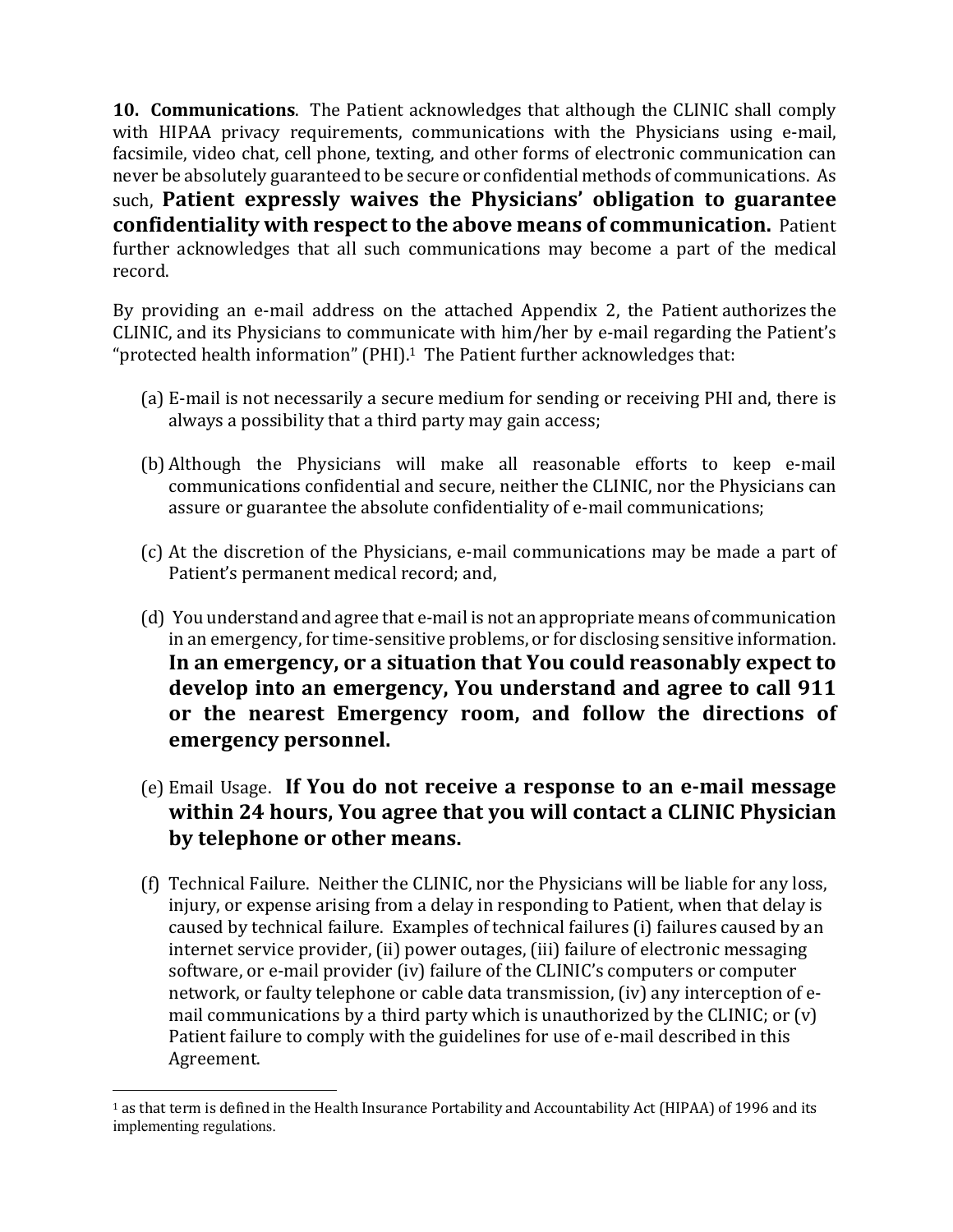**11. Change of Law.** If there is a change of any relevant law, regulation or rule, federal, state or local, which affects the terms of this Agreement, the parties agree to amend this Agreement to comply with the law.

**12. Severability.** If any part of this Agreement is considered legally invalid or unenforceable by a court of competent jurisdiction, that part will be amended to the extent necessary to be enforceable and the remainder of the contract will stay in force as originally written. 

**13. Reimbursement for services rendered.** If this Agreement is held to be invalid for any reason, and the CLINIC is required to refund fees paid by You, You agree to pay the CLINIC an amount equal to the fair market value of the medical services You received during the time period for which the refunded fees were paid.

**14. Amendment.** No amendment of this Agreement shall be binding on a party unless it is in writing and signed by all the parties. Except for amendments made in compliance with Section 11, above.

**15. Assignment**. This Agreement, and any rights You may have under it, may not be assigned or transferred by You.

**16. Legal Significance**. You acknowledge that this Agreement is a legal document and gives the parties certain rights and responsibilities. You also acknowledge that You have had a reasonable time to seek legal advice regarding the Agreement and have either chosen not to do so or have done so and are satisfied with the terms and conditions of the Agreement.

**17. Miscellaneous.** This Agreement shall be construed without regard to any rules requiring that it be construed against the party who drafted the Agreement. The captions in this Agreement are only for the sake of convenience and have no legal meaning.

**18. Entire Agreement.** This Agreement contains the entire agreement between the parties and replaces any earlier understandings and agreements whether they are written or oral.

**19. No Waiver.** In order to allow for the flexibility of certain terms of the Agreement, each party agrees that they may choose to delay or not to enforce or the other party's requirement or duty under this agreement (for example notice periods, payment terms, etc.). Doing so will not constitute a waiver of that duty or responsibility. The party will have the right to enforce such terms again at any time.

**20. Jurisdiction.** This Agreement shall be governed and construed under the laws of the State of South Carolina. All disputes arising out of this Agreement shall be settled in the court of proper venue and jurisdiction for the CLINIC in Anderson, South Carolina.

**21. Service**. All written notices are deemed served if sent to the address of the party written above or appearing in Appendix 2 by first class U.S. mail.

The parties may have signed duplicate counterparts of this Agreement on the date first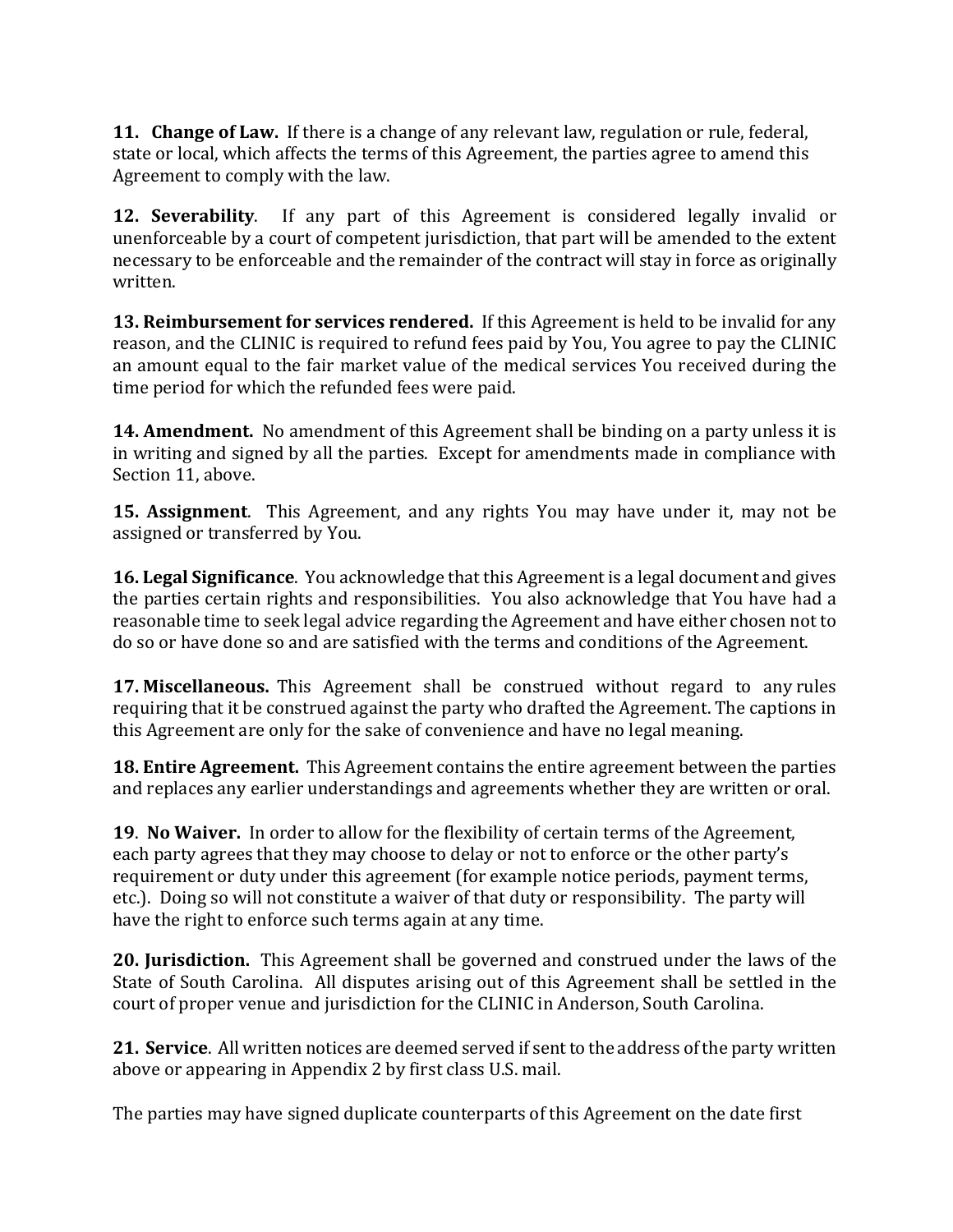written above.

DIRECT ACCESS MD, LLC

By:\_\_\_\_\_\_\_\_\_\_\_\_\_\_\_\_\_\_\_\_\_\_\_\_ \_\_\_\_\_\_\_\_

Print: 

Signature of Patient **Name of Patient** (printed)

Date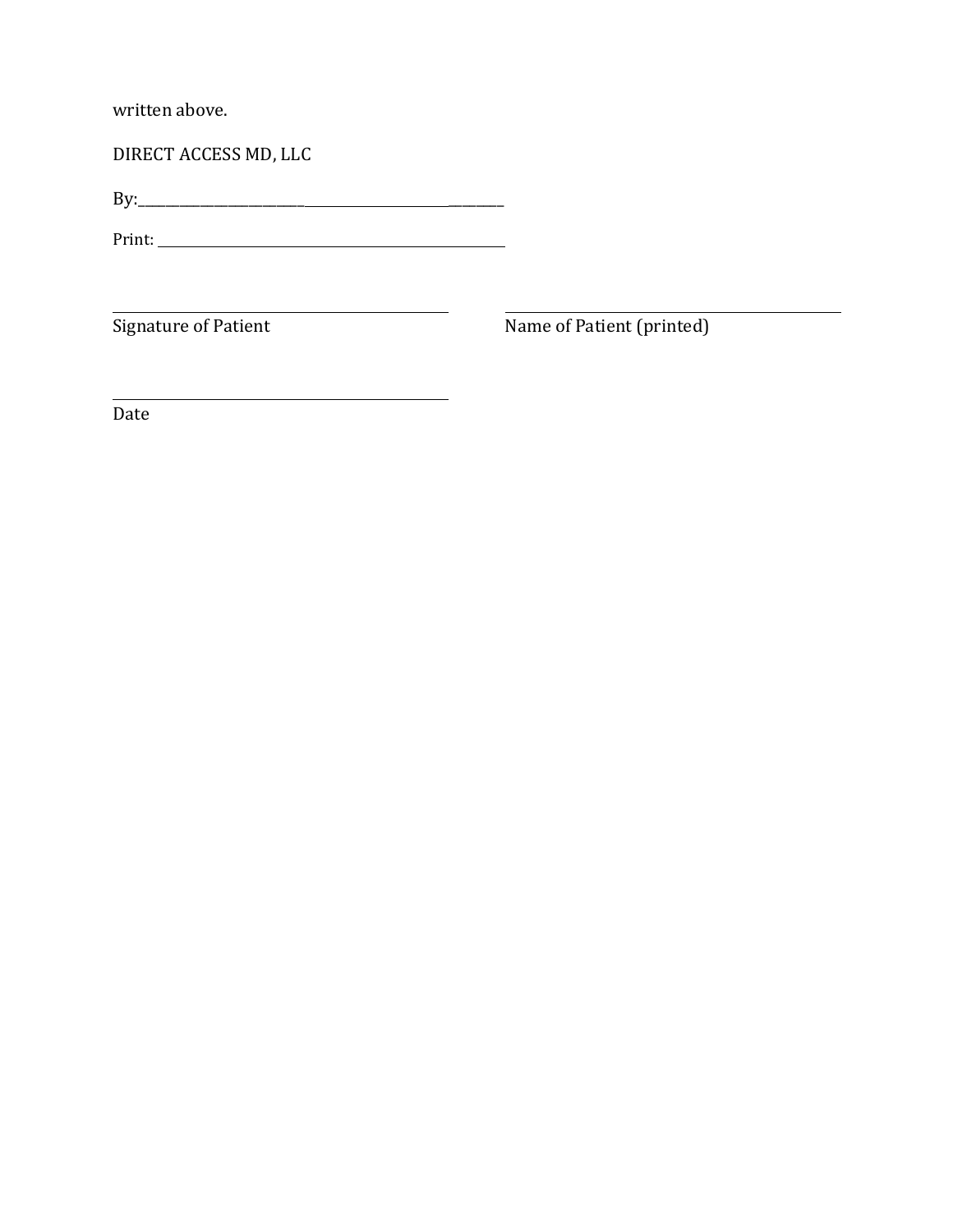## **APPENDIX 1 SERVICES**

1. **Medical Services.** Medical Services under this agreement are those medical services that the Physicians are permitted to perform under the laws of the State of South Carolina, are consistent with the Physicians' training and experience, are usual and customary for a family medicine physician to provide, and include the following:<sup>2</sup>

- Acute and Non-acute Office Visits
- Well-Woman Care/ Pap Smear
- Electrocardiogram (EKG)
- Blood Pressure Monitoring
- Diabetic Monitoring
- Breathing Treatments (nebulizer or inhaler with spacer)
- IUD Removals
- Urinalysis
- Rapid Test for Strep Throat
- Removal of benign skin lesions/warts\*
- Simple aspiration/injection of joint\*
- Removal of Cerumen (ear wax)
- Wound Repair and Sutures\*
- Abscess Incision and Drainage
- Basic Vision/Hearing Screening
- Drawing basic labs. Labs and testing that cannot be performed in-house will be offered at a discounted rate through select vendors.\*
- The convenience of access to many commonly prescribed prescription medications and DME at greatly reduced prices, dispensed on premises.\*\*

\*Patient is responsible for all fees associated with any procedures, laboratory testing, and/or specimen analysis.

\*\*Prescription medications dispensed and/or DME provided by Direct Access MD is subject to an additional charge, for which the Patient is responsible.

The Patient is also entitled to a personalized, annual in-depth "wellness examination and evaluation," which shall be performed by a CLINIC Physician, and may include the following, as appropriate:

- Detailed review of medical, family, and social history and update of medical record;
- Personalized Health Risk Assessment utilizing current screening guidelines;
- Preventative health counseling, which may include: weight management, smoking cessation, behavior modification, stress management, etc.;

<sup>&</sup>lt;sup>2</sup> As deemed appropriate and medically necessary by Physician.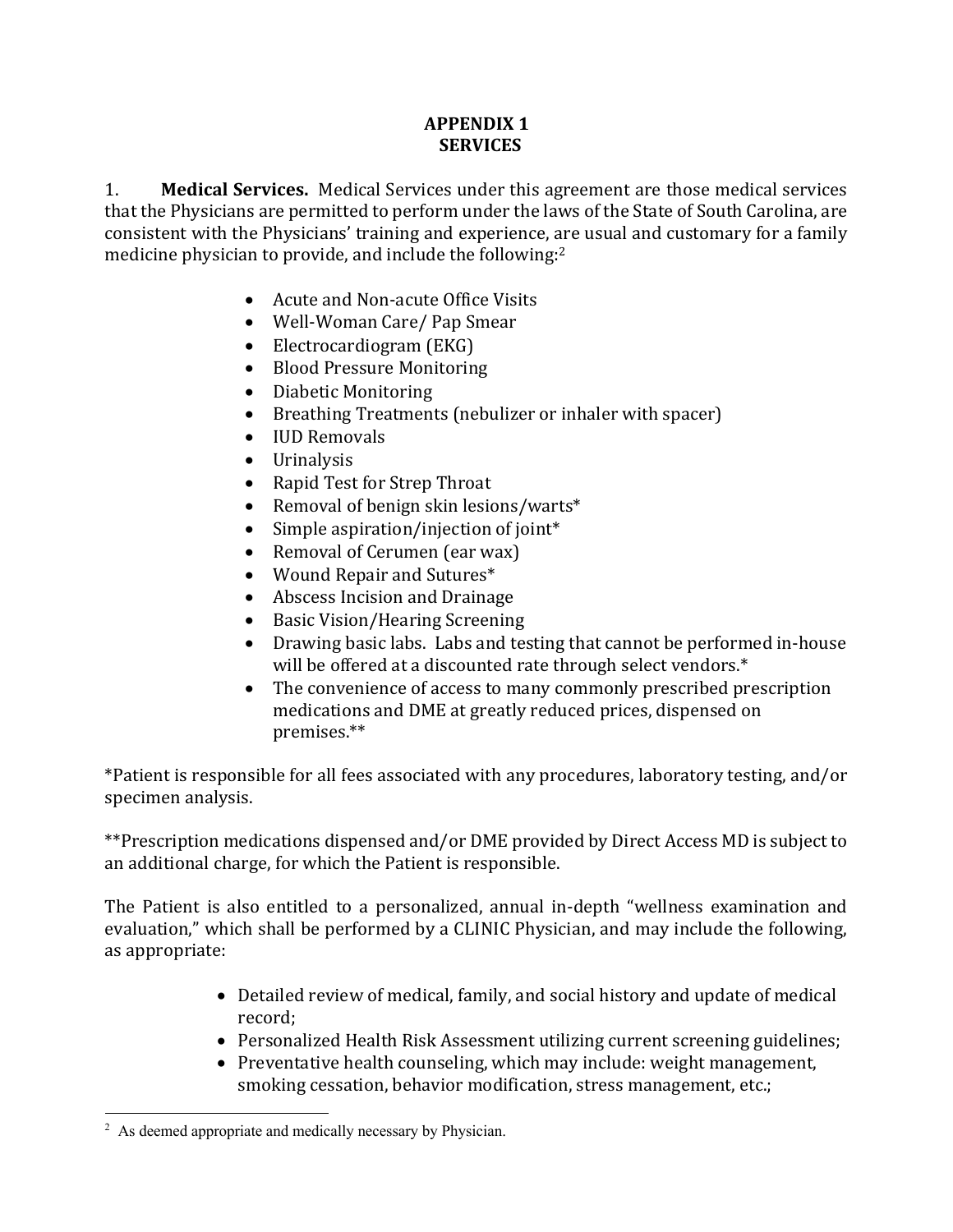- Custom Wellness Plan to include recommendations for immunizations, additional screening tests/evaluations, fitness and dietary plans;
- Complete physical exam & form completion as needed.

2. **Non-Medical, Personalized Services**. CLINIC shall also provide Patient with the following non-medical services ("Non-Medical Services"):

- a. *After Hours Access*. Patient shall have direct telephone access to a CLINIC Physician seven days per week. Patient shall be given a phone number where patient may reach a CLINIC Physician directly for guidance regarding concerns that arise unexpectedly after office hours. Video chat and text messaging may be utilized when a CLINIC Physician and Patient agree that it is appropriate.
- b. **Physician Absence.** From time to time, due to vacations, illness, or personal emergency, a CLINIC Physician may be temporarily unavailable to provide the services referred to above in this paragraph one. In order to assist Patients in scheduling nonurgent visits, CLINIC will notify Patients of any planned Physician absences as soon as the dates are confirmed. In the event of a CLINIC Physician's unplanned absences, Patient's will be given the name and telephone number of an appropriate provider for the Patient to contact. Any treatment rendered by a non-CLINIC Physician, but instead by a substitute provider, is not covered under this contract, but may be submitted to Patient's health plan.
- c. *E-Mail Access***. Patient shall be given the Physicians' e-mail addresses** to which non-urgent communications can be addressed. Such communications shall be dealt with by the Physicians or staff member of CLINIC in a timely manner. **Patient** understands and agrees that email and the internet should never be used to access medical care in the event of an emergency, or any situation that Patient **could reasonably expect may develop into an emergency.** Patient agrees that in such situations, when a Patient cannot speak to a CLINIC Physician immediately in person or by telephone, that Patient shall call 911 or the nearest emergency medical assistance provider, and follow the directions of emergency medical personnel.
- d. *No Wait or Minimal Wait Appointments.* Reasonable effort shall be made to assure that Patient is seen by a CLINIC Physician immediately upon arriving for a scheduled office visit or after only a minimal wait. If the Physicians foresee a minimal wait time, Patient shall be contacted and advised of the projected wait time.
- e. *Same Day/Next Day Appointments***.** When Patient calls or e-mails the Physicians prior to noon on a normal office day (Monday through Friday) to schedule an appointment, every reasonable effort shall be made to schedule an appointment with a CLINIC Physician on the same day. If the patient calls or e-mails the Physicians after noon on a normal office day (Monday through Friday) to schedule an appointment, every reasonable effort shall be made to schedule Patient's appointment with a CLINIC Physician on the following normal office day. In any event, however, CLINIC shall make every reasonable effort to schedule an appointment for the Patient on the same day that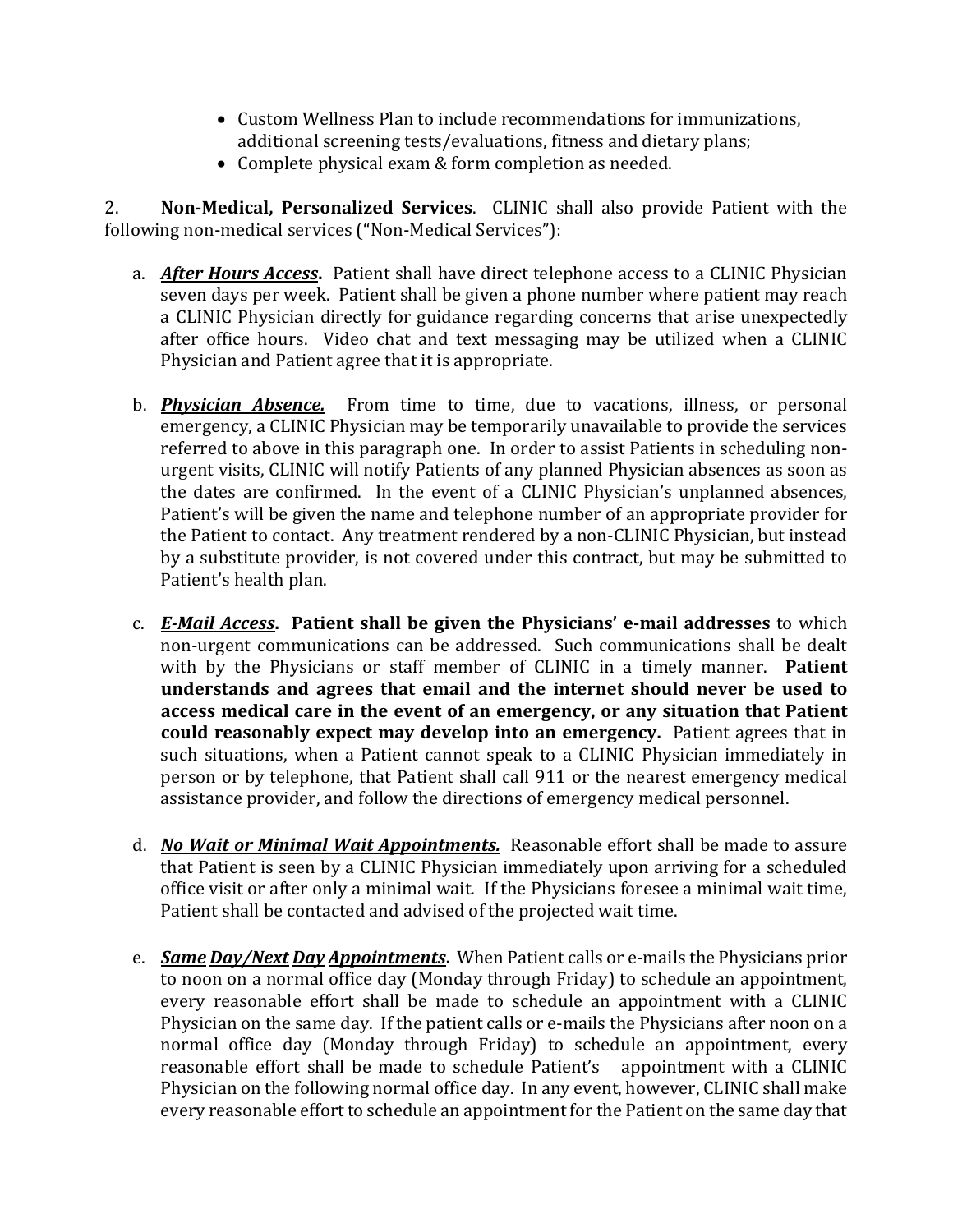the request is made.

- f. **Visitors.** Non-Medicare family members temporarily visiting a Patient from out of town may, for a two-week period, take advantage of the services described in subparagraphs (a), (c), and (d) of this paragraph. Medical services rendered to Patient's visitors shall be charged on a fee-for-service basis.
- g. **Specialists Coordination.** CLINIC and Physicians shall coordinate with medical specialists to whom Patient is referred to assist Patient in obtaining specialty care. Patient understands that fees paid under this Agreement do not include and do not cover specialist's fees or fees due to any medical professional other than the **CLINIC Physicians.**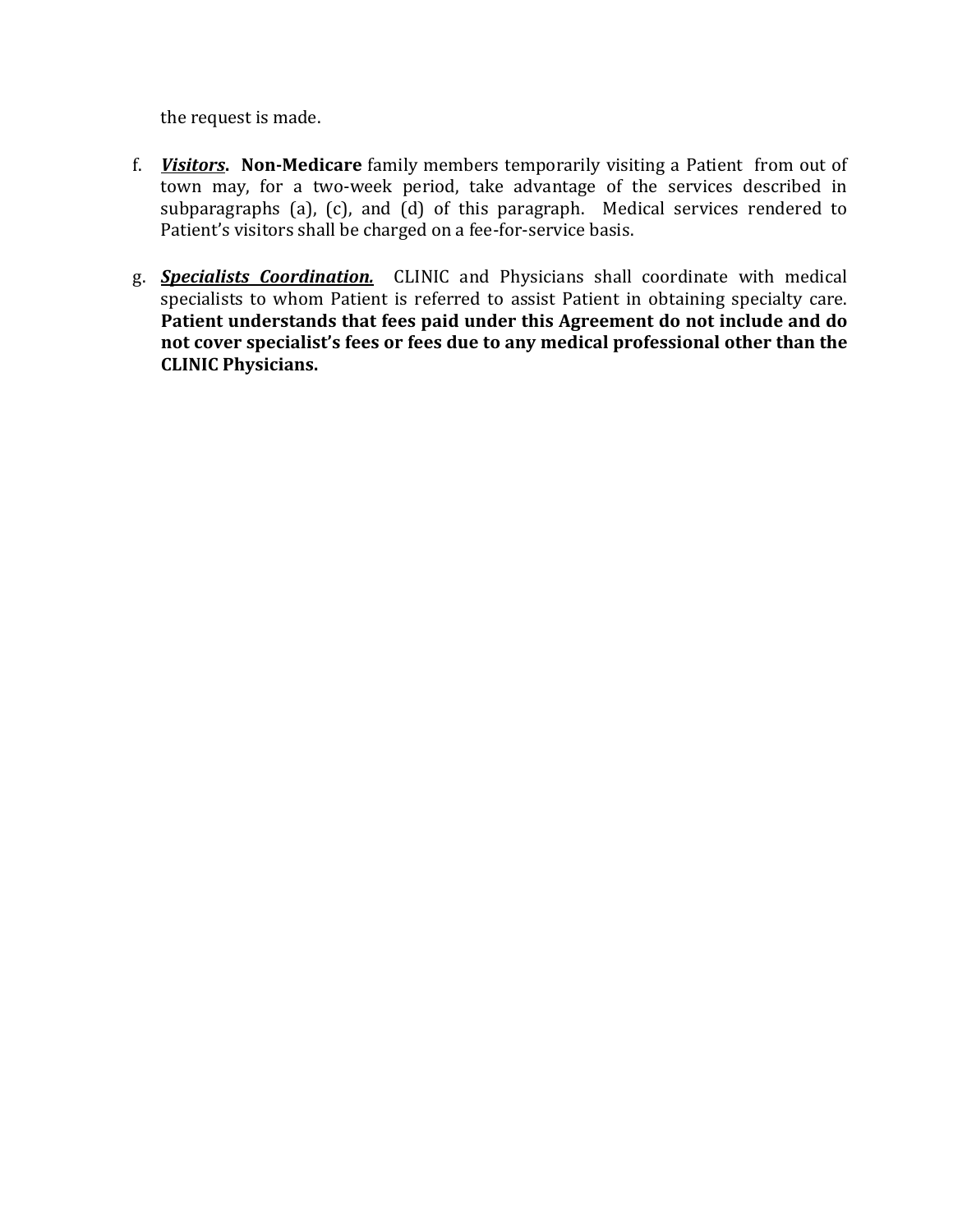## **APPENDIX 2 PATIENT ENROLLMENT – MEDICAL AGREEMENT FORM DIRECT ACCESS MD, LLC**

Annual fees as set out below shall apply to the following Patient(s), who by signing below agree to the terms and conditions of the DIRECT ACCESS MD Medical Agreement Form.

| <b>Printed Name</b>   | Date of Birth (MM/DD/YYYY)                     |                   | Age             |
|-----------------------|------------------------------------------------|-------------------|-----------------|
| <b>Street Address</b> | City, State, Zip                               |                   |                 |
| Home Phone            | <b>Work Phone</b>                              | <b>Cell Phone</b> | Preferred email |
| Spouse Name           | Date of Birth (MM/DD/YYYY)                     |                   | Age             |
| Home Phone            | <b>Work Phone</b>                              | <b>Cell Phone</b> | Preferred email |
|                       | Child/Children to Whom this Agreement Applies: |                   |                 |
| <b>Print Name</b>     | Date of Birth (MM/DD/YYYY)                     |                   | Age             |
| <b>Print Name</b>     | Date of Birth (MM/DD/YYYY)                     |                   | Age             |
| <b>Print Name</b>     | Date of Birth (MM/DD/YYYY)                     |                   | Age             |

Print Name  $Date\ of\ Birth\ (MM/DD/YYYY)\$  Age

### **Preferred Payment Method\***

□ Yearly (Credit/Debit Card)

□ Monthly (Credit/Debit Card/Check)

□ Employer\_\_\_\_\_

\*All patients must have a credit or debit card on file to cover the cost of membership and any incidentals not covered under the Agreement.

I certify that I have read, understand, and agree to the terms set forth in DIRECT ACCESS MD Medical Agreement Form. I further certify that I have received a copy of this form.

Signature: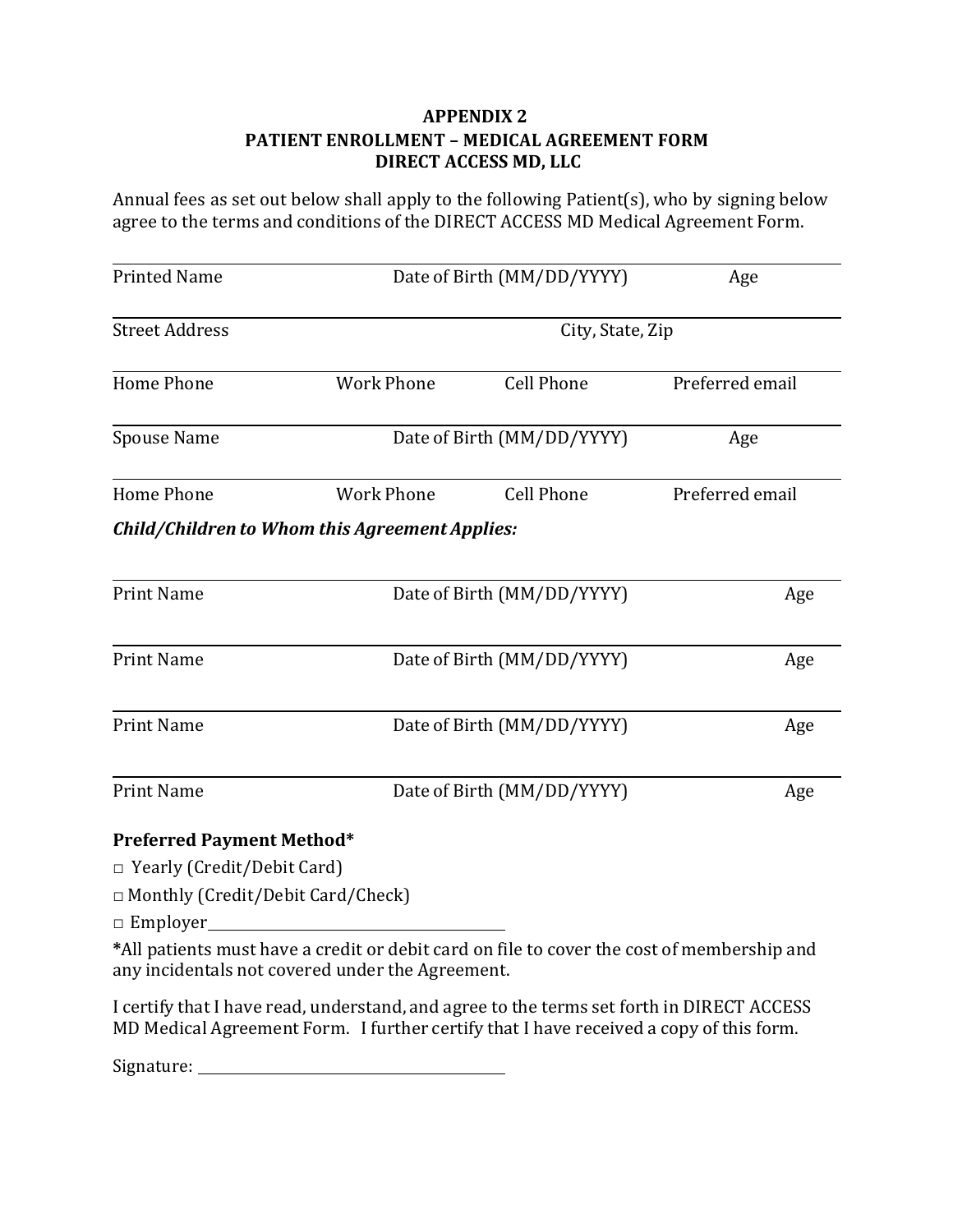# **APPENDIX 3 FEE ITEMIZATION**

| 0-24 years of age  | \$30 per month*  |
|--------------------|------------------|
| 20-24 years of age | \$50 per month** |
| 25-44 years of age | \$50 per month   |
| 45-64 years of age | \$75 per month   |
| $65+$ years of age | \$100 per month  |

\*With the enrollment of at least one adult member.

\*\*Without a fully enrolled adult member.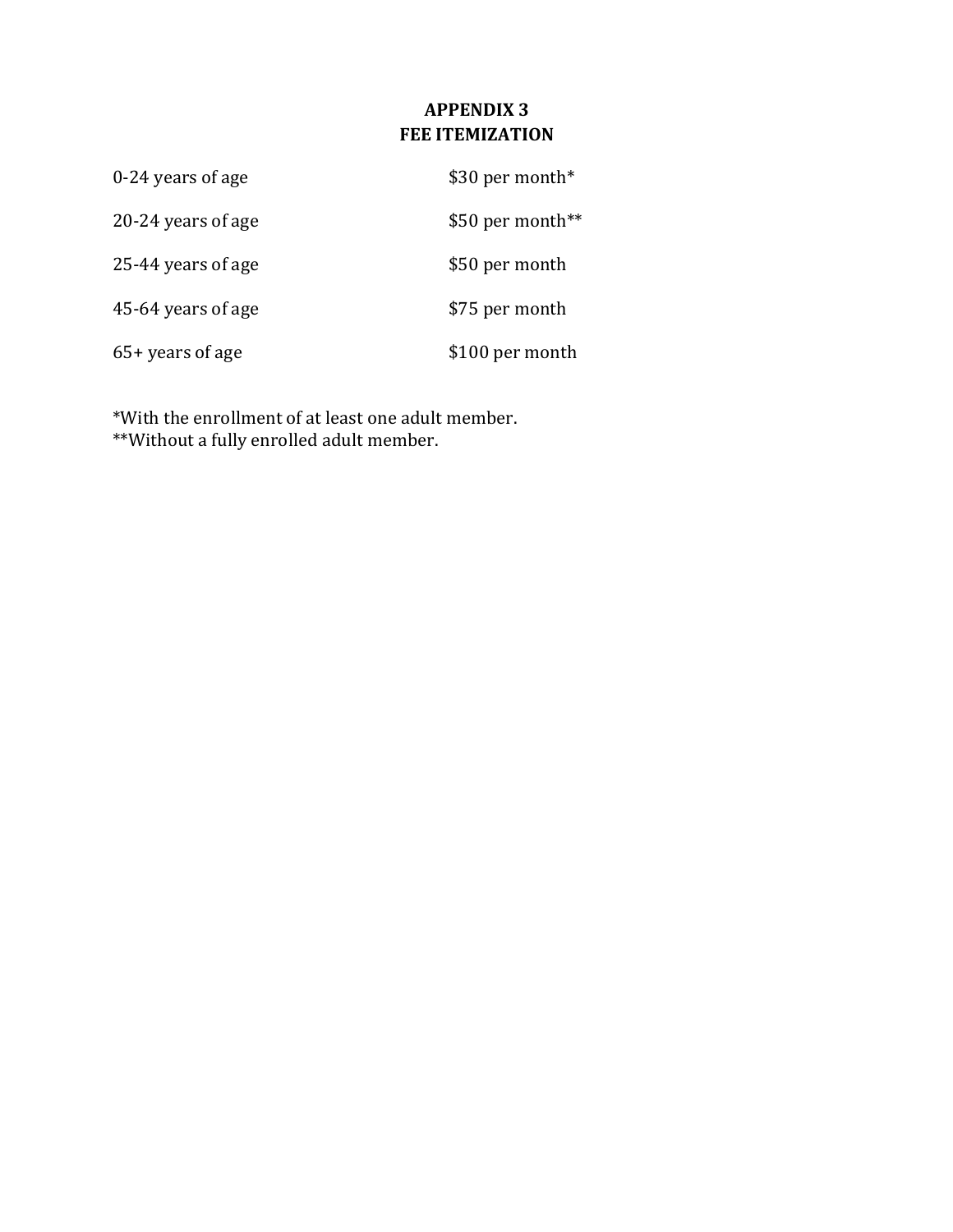# **APPENDIX 4 MEDICARE OPT OUT AND WAIVER AGREEMENT**

This agreement (Agreement) is entered into by and between Direct Access MD, a South Carolina Limited Liability Company, Dr. Amy R. Cianciolo, Dr. J. Shane Purcell, Dr. Clifton W. Straughn, and Dr. Audrey S. Jones whose principal address is 1208 Ella Street Anderson, South Carolina 29621, and (collectively "Physicians), and

, a beneficiary enrolled in Medicare Part B pursuant to Section 4507 of the Balanced Budget Act of 1997 (Beneficiary), who resides at

\_\_\_\_\_\_\_\_\_\_, \_\_\_\_\_\_\_\_\_\_\_\_, South Carolina \_\_\_\_\_\_\_\_\_\_\_\_\_. The Physicians have informed Patient that Physicians have opted out of the Medicare program and are not excluded from participating in Medicare Part B under Sections 1128, 1156, or 1892 or any other section of the Social Security Act.

## **Introduction**

The Balanced Budget Act of 1997 allows physicians to "opt out" of Medicare and enter into private contracts with patients who are Medicare beneficiaries. In order to opt out, physicians are required to file an affidavit with each Medicare carrier that has jurisdiction over claims that they have filed (or that would have jurisdiction over claims had the physicians not opted out of Medicare). In essence, the physician must agree not to submit any Medicare claims nor receive any payment from Medicare for items or services provided to any Medicare beneficiary for two years.

This Agreement between Beneficiary and Physicians is intended to be the contract physicians are required to have with Medicare beneficiaries when physicians opt-out of Medicare. This Agreement is limited to the financial agreement between Physicians and Beneficiary and is not intended to obligate either party to a specific course or duration of treatment.

### **Physicians' Responsibilities**

- (1) Physicians agree to provide Beneficiary such treatment as may be mutually agreed upon and at mutually agreed upon fees.
- (2) Physicians agree not to submit any claims under the Medicare program for any items or services, even if such items or services are otherwise covered by Medicare.
- (3) Physicians agree not to execute this contract at a time when Beneficiary is facing an emergency or urgent healthcare situation.
- (4) Physicians agree to provide Beneficiary with a signed copy of this document before items or services are furnished to Beneficiary under its terms. Physicians also agree to retain a copy of this document for the duration of the opt-out period.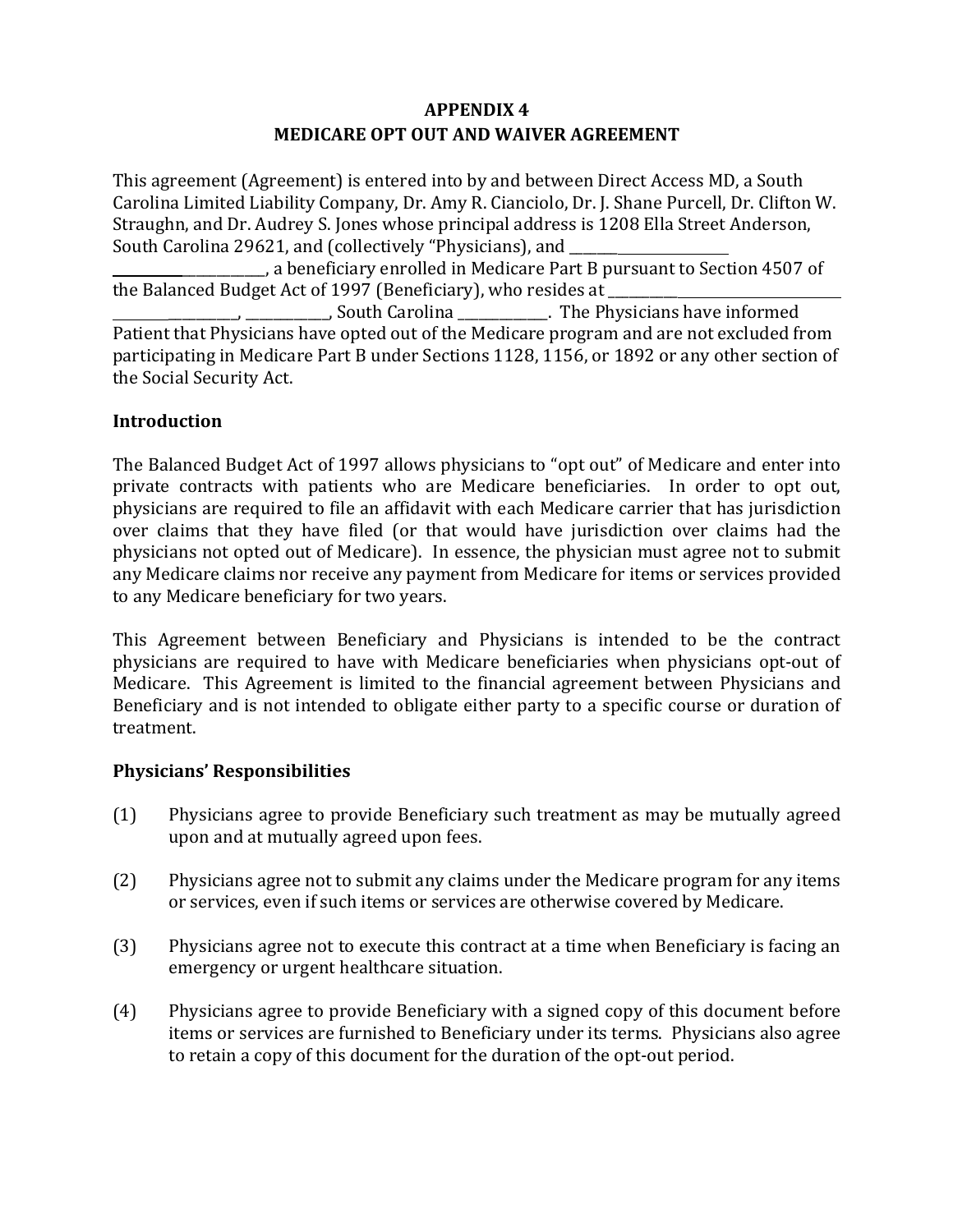(5) Physicians agree to submit copies of this contract to the Centers for Medicare and Medicaid Services (CMS) upon the request of CMS.

### **Beneficiary Responsibilities**

- (1) Beneficiary agrees to pay for all items or services furnished by Physicians and understands that no reimbursement will be provided under the Medicare program for such items or services.
- (2) Beneficiary understands that no limits under the Medicare program apply to amounts that may be charged by Physicians for such items or services.
- (3) Beneficiary agrees that  $s/h$ e is not currently in an emergency or urgent health care situation.
- (4) Beneficiary agrees not to submit a claim to Medicare and not to ask Physicians to submit a claim to Medicare.
- (5) Beneficiary understands that Medicare payment will not be made for any items or services furnished by Physicians that otherwise would have been covered by Medicare if there were no private contract and a proper Medicare claim had been submitted.
- (6) Beneficiary understands that Beneficiary has the right to obtain Medicare-covered items and services from physicians and practitioners who have not opted out of Medicare, and that Beneficiary is not compelled to enter into private contracts that apply to other Medicare-covered items and services furnished by other physicians or practitioners who have not opted out of Medicare.
- (7) Beneficiary understands that Medigap plans (under section 1882 of the Social Security Act) do not, and other supplemental insurance plans may elect not to, make payments for such items and services not paid for by Medicare.
- (8) Beneficiary understands that CMS has the right to obtain copies of this contract upon request.
- (9) Beneficiary acknowledges that a copy of this contract has been made available to him/her.

#### **Medicare Exclusion Status of Physicians**

Beneficiary understands that Physicians have not been excluded from participation under the Medicare program under section 1128, 1156, 1892, or any other sections of the Social Security Act.